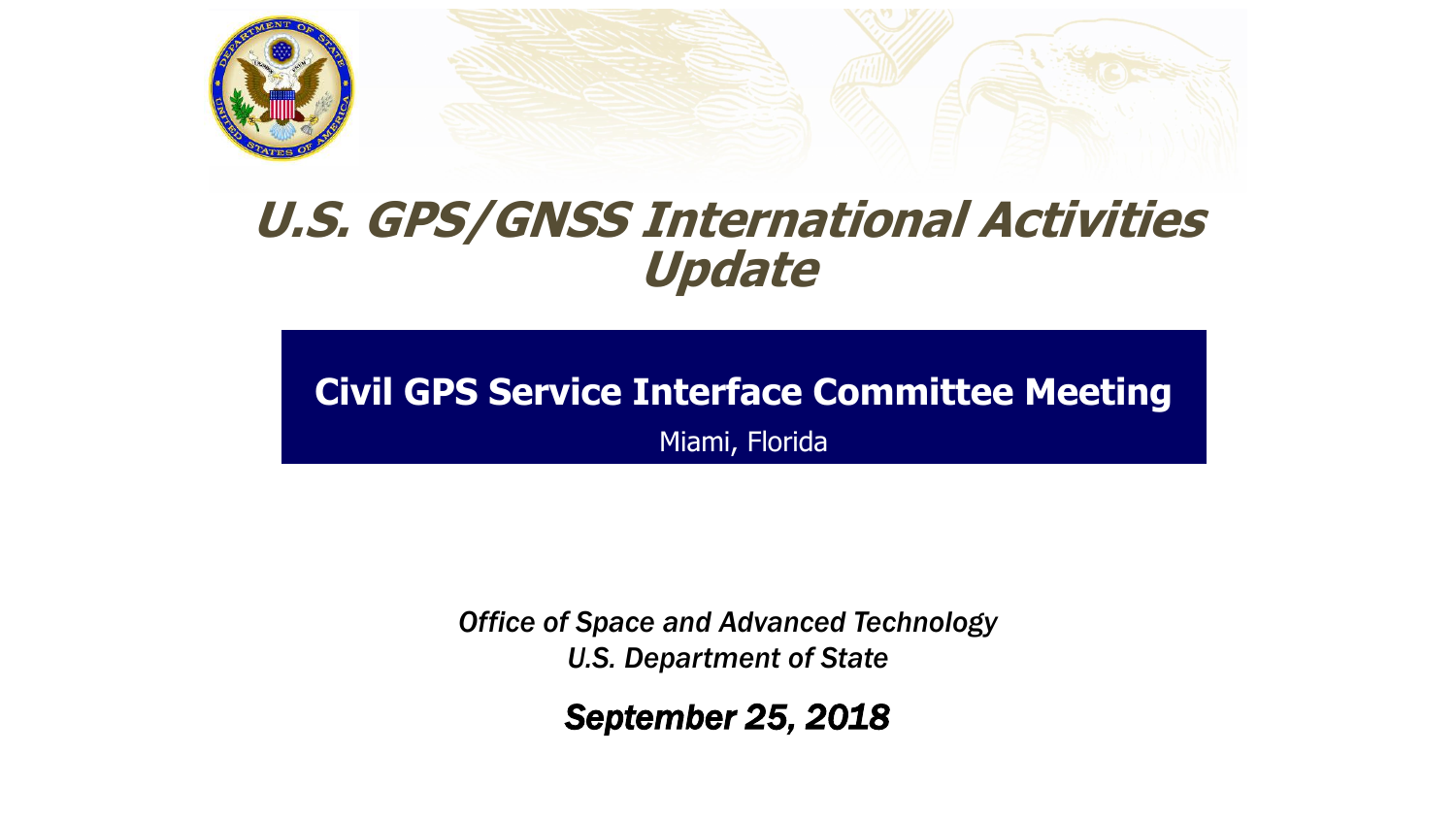

# **U.S. National Space Policy**

### **Space-Based PNT Guideline: Maintain leadership in the service, provision, and use of GNSS**

- Provide civil GPS services, free of direct user charges
	- Available on a continuous, worldwide basis
	- Maintain constellation consistent with published performance standards and interface specifications
	- Foreign PNT services may be used to augment and strengthen the resiliency of GPS
- Encourage global *compatibility* and *interoperability* with GPS
- Promote *transparency* in civil service provision
- Enable market access to industry
- Support international activities to detect and mitigate harmful interference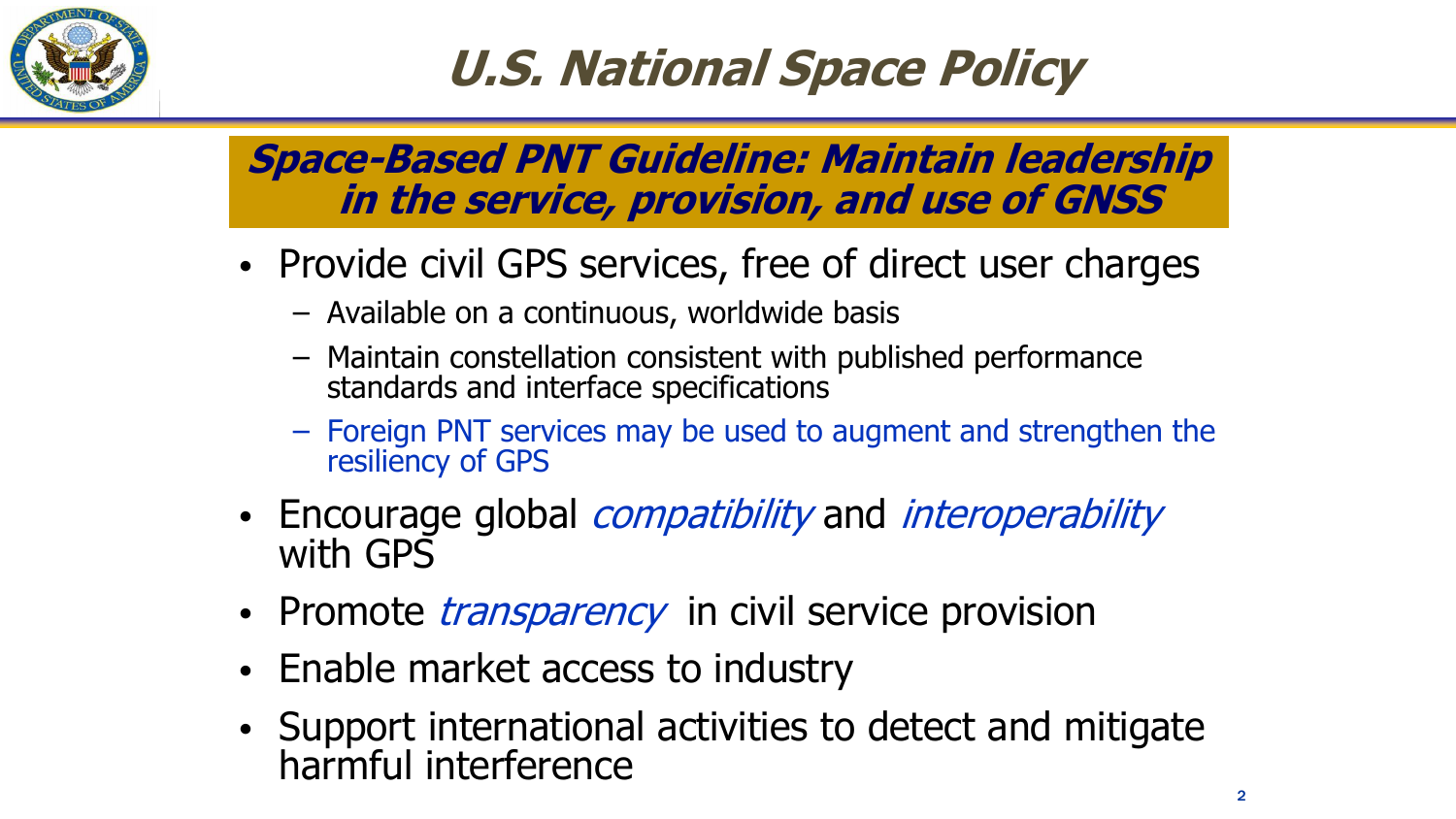

### **GNSS: A Global Navigation Satellite System of Systems**

- Global Constellations
	- **GPS (24+3)**
	- $-$  GLONASS (24+)
	- $-$  GALILEO (24+3)
	- BDS/BEIDOU (27+3 IGSO + 5 GEO)



- Regional **Constellations** 
	- $-$  QZSS (4+3)
	- IRNSS/NAVIC (7)
- Satellite-Based Augmentations
	- **WAAS (3)**
	- $-$  MSAS (2)
	- $-$  EGNOS (3)
	- $-$  GAGAN (3)
	- $-$  SDCM (3)
	- BDSBAS (3)
	- KASS (2)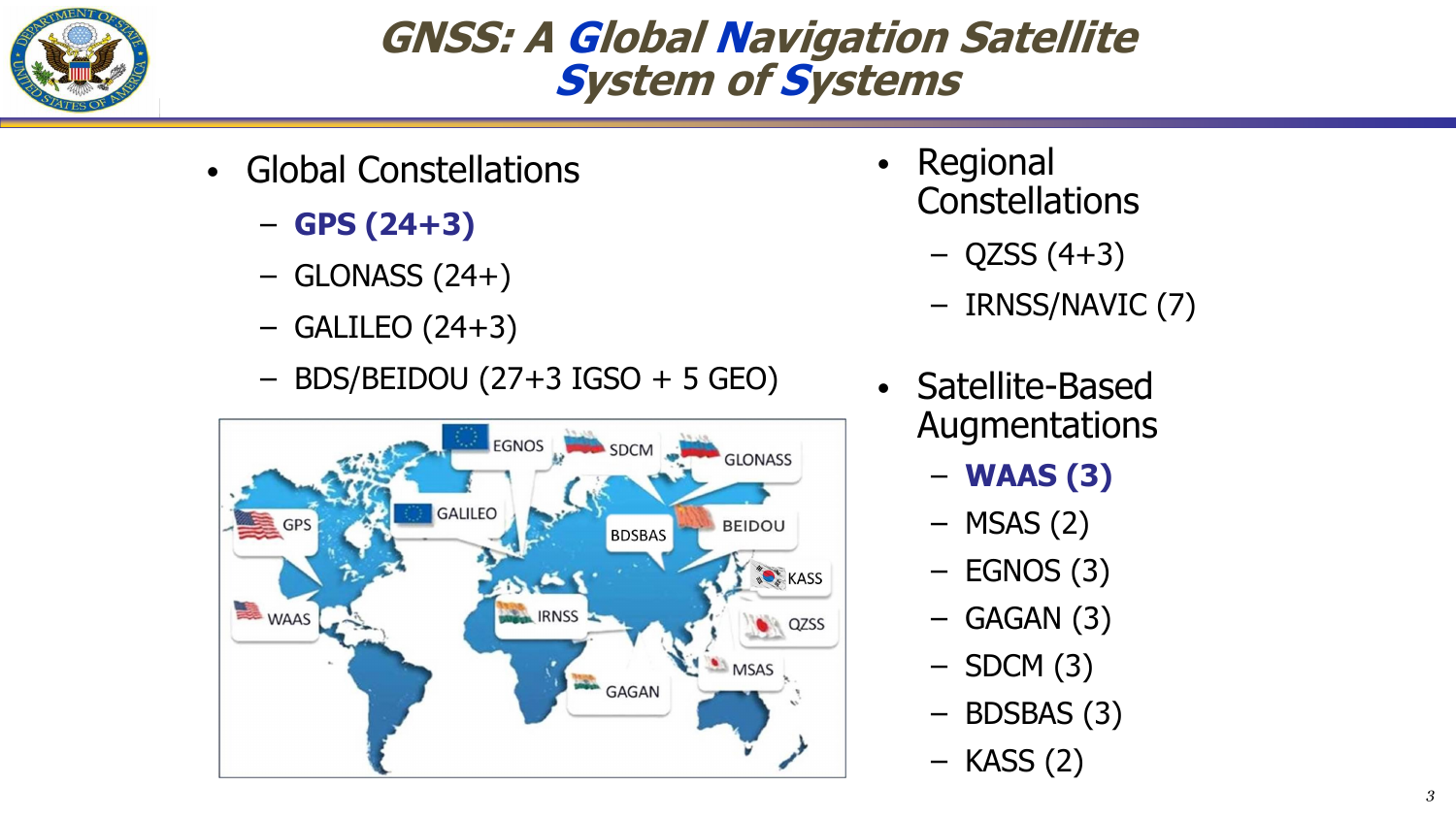

### **U.S. Objectives in Working with Other GNSS Service Providers**

- Ensure **compatibility ―** ability of U.S. and non-U.S. space-based PNT services to be used separately or together without interfering with each individual service or signal
	- Radio frequency compatibility
	- Spectral separation between M-code and other signals
- Achieve **interoperability** ability of civil U.S. and non-U.S. space-based PNT services to be used together to provide the user better capabilities than would be achieved by relying solely on one service or signal
- Promote fair competition in the global marketplace

**Pursue through Bilateral and Multilateral Cooperation**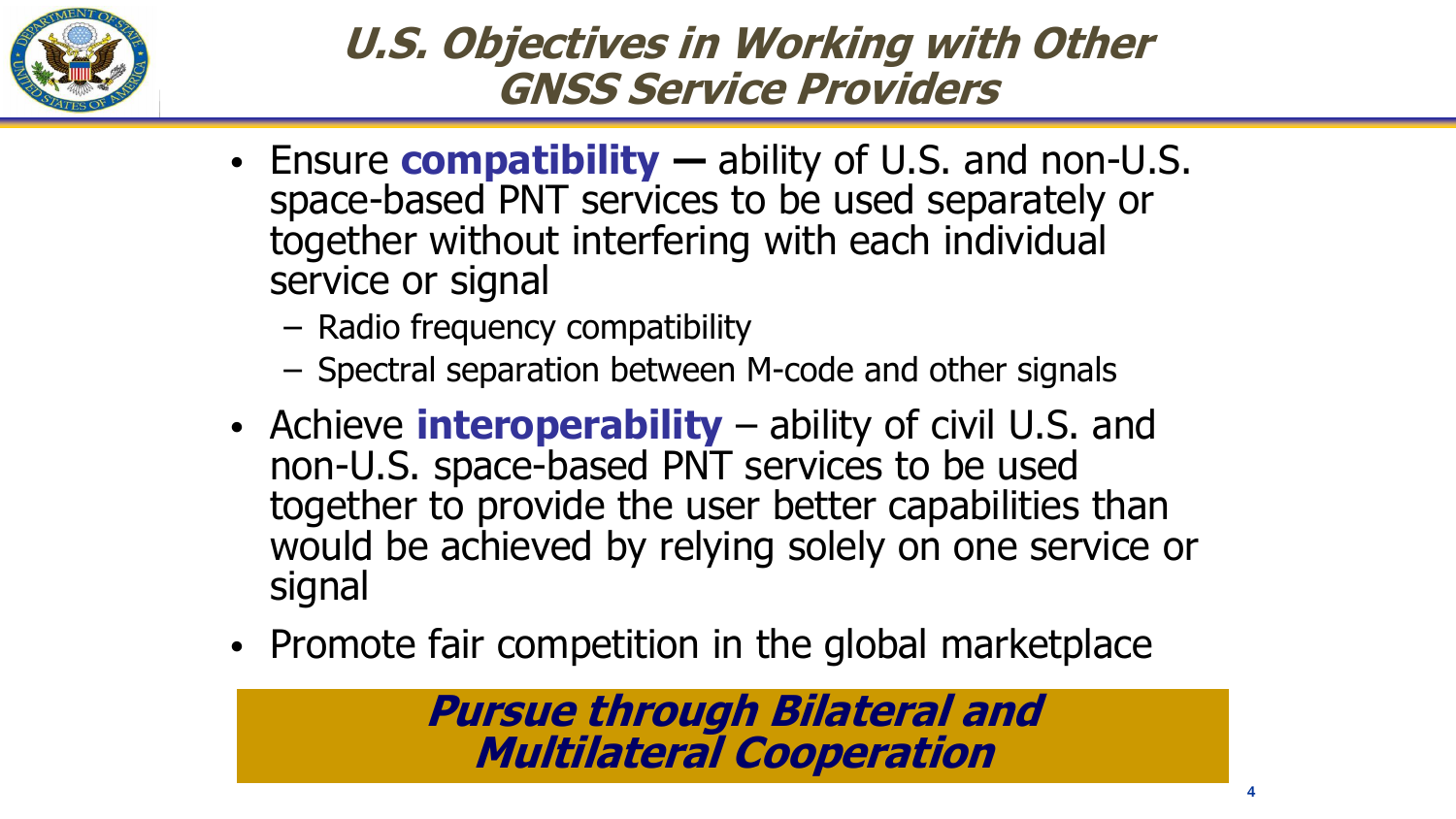

# **Bilateral Cooperation**

### Europe

- GPS-Galileo Cooperation Agreement signed in 2004
- Working Group on Next Generation GPS/Galileo Civil Services meets twice per year – Next meeting scheduled for November 2018
- EU request to waive FCC Part 25 rules discussed by Working Group on Trade & Civil Applications
- On-going PRS access negotiations

### Japan

- Comprehensive Dialogue held in Tokyo, July 2018
- Civil Space Dialogue held in Washington, May 2017
- Technical Working Group (TWG) discusses GPS and QZSS compatibility and interoperability
	- ITU coordination is ongoing Most recent meeting in June 2018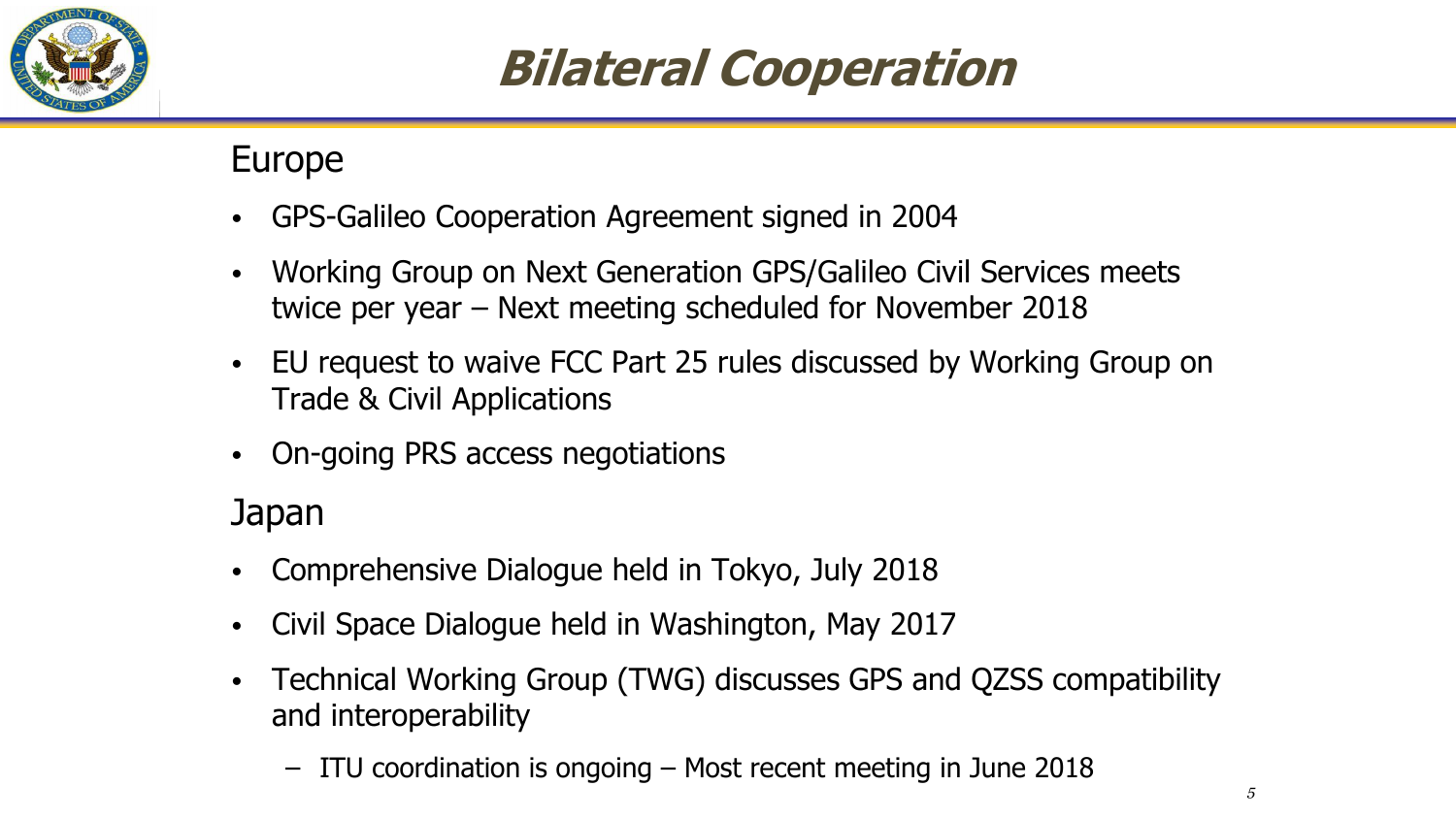

# **Bilateral Cooperation (continued)**

China

- GNSS Plenary meeting held May 2018 in Harbin, China
- 3 Working Groups established meet as needed
	- Public Joint Statement on Cooperation signed in November 2017 (available at GPS.gov) – result of working level discussions on compatibility and interoperability

## India

- U.S.–India Joint statement signed in 2007
- U.S.-India Civil Space Joint Working Group (CSJWG) met October 2017 in Washington
	- Agenda included GNSS discussions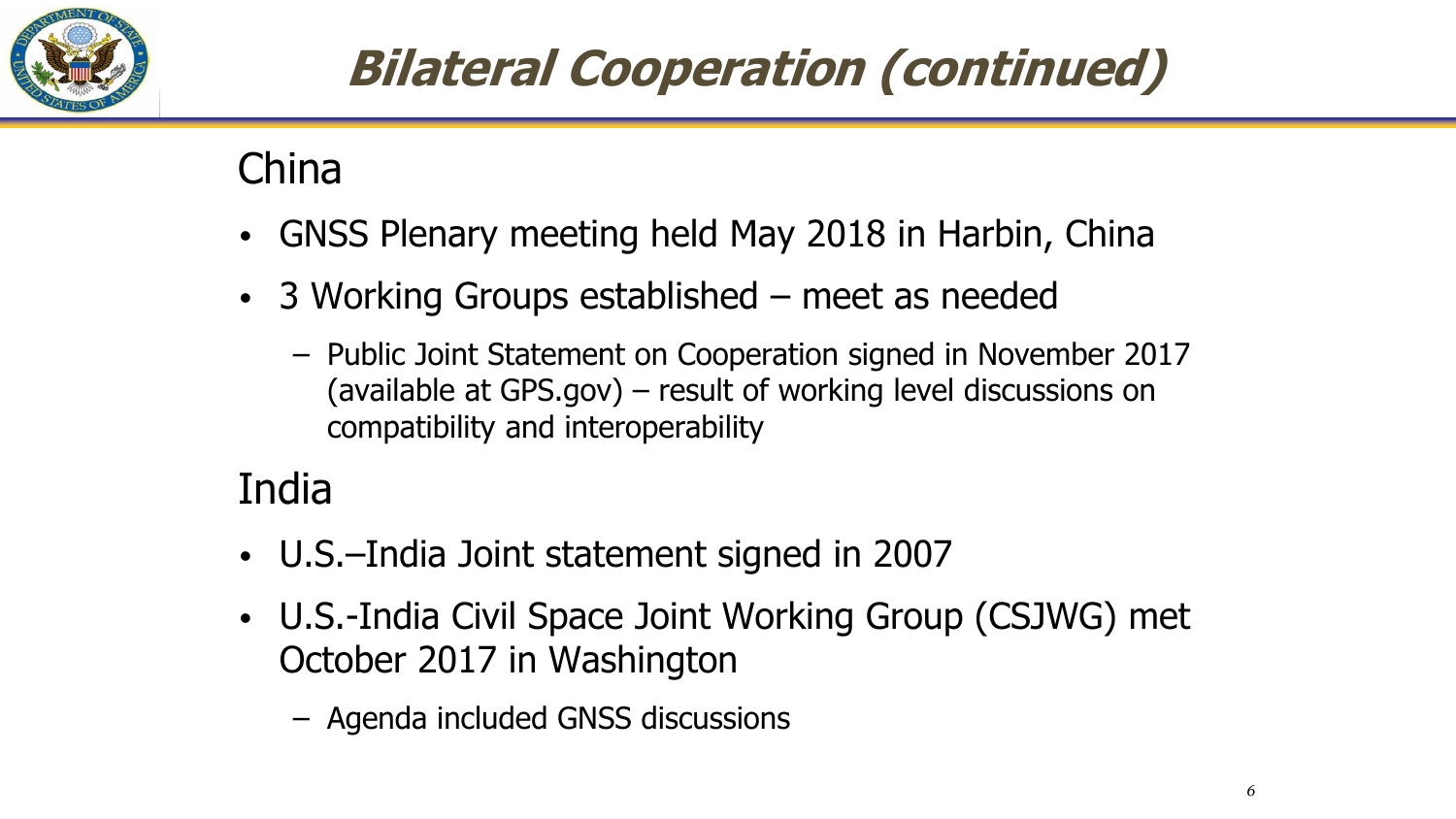

### **International Committee on Global Navigation Satellite Systems (ICG)**

- Emerged from 3rd UN Conference on the Exploration and Peaceful Uses of Outer Space July 1999
	- Promote the use of GNSS and its integration into infrastructures, particularly in developing countries
	- Encourage compatibility and interoperability among global and regional systems
- Members include:
	- **GNSS Providers:** (U.S., EU, Russia, China, India, Japan)
	- Other Member States of the United Nations
	- International organizations/associations



http://www.unoosa.org/oosa/en/ourwork/icg/icg.html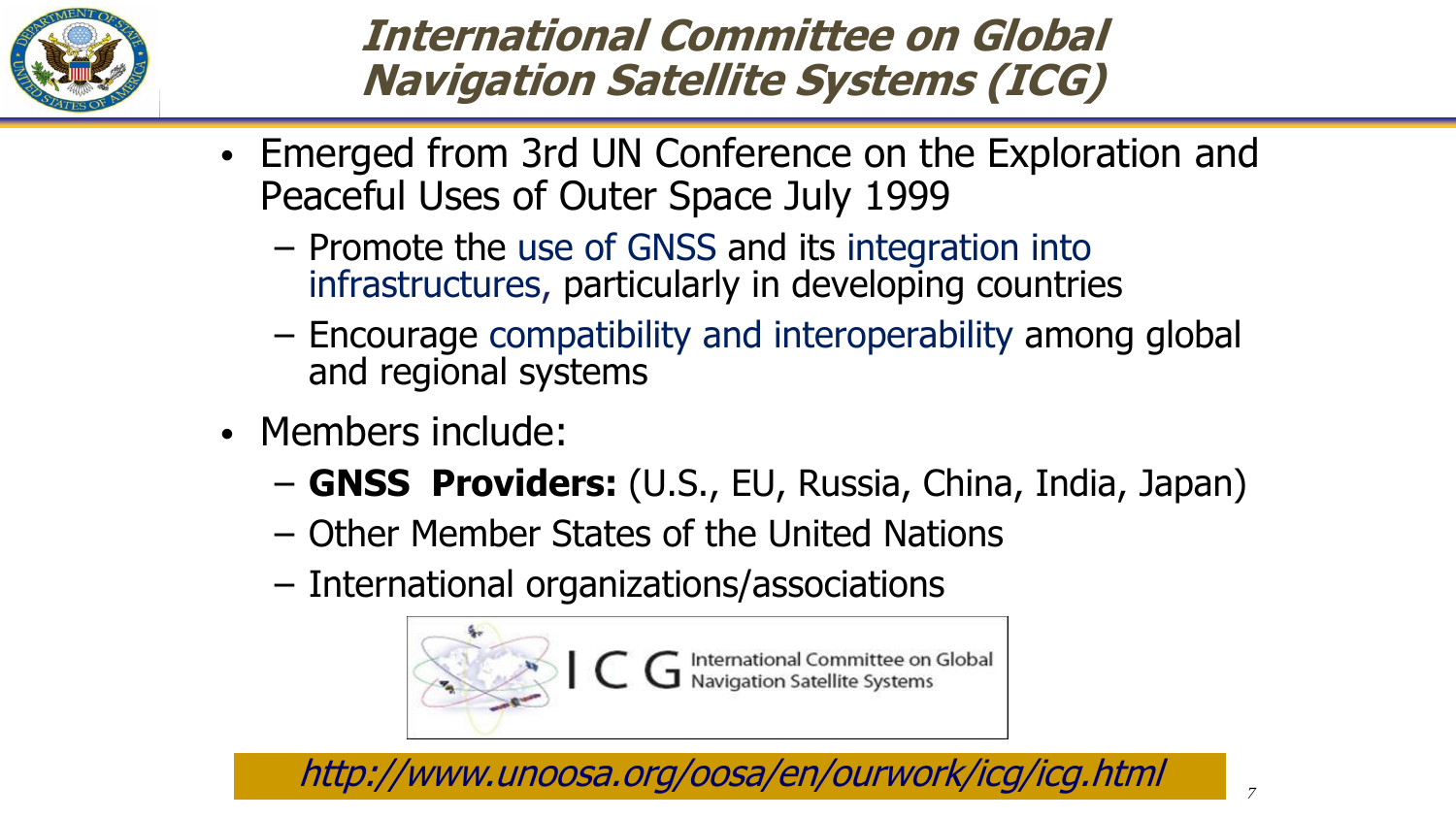

# **ICG Meetings**

#### **Past ICG Meetings**

- ICG-1: UN Vienna, Austria November 2006
- ICG-2: Bangalore, India September 2007
- ICG-3: Pasadena, CA, USA December 2008
- ICG-4: St Petersburg, Russia September 2009
- ICG-5: Turin, Italy October 2010
- ICG-6: Tokyo, Japan September 2011
- ICG-7: Beijing, China November 2012
- ICG-8: Dubai, UAE November 2013
- ICG-9: Prague, Czech Republic November 2014
- ICG-10: Boulder, CO, USA November 2015
- ICG-11: Sochi, Russia November 2016
- ICG-12: Japan December 2017

#### **Future Meetings**

- **ICG-13: China – 2018**
- ICG-14: India 2019
- ICG-15: UN Vienna, Austria 2020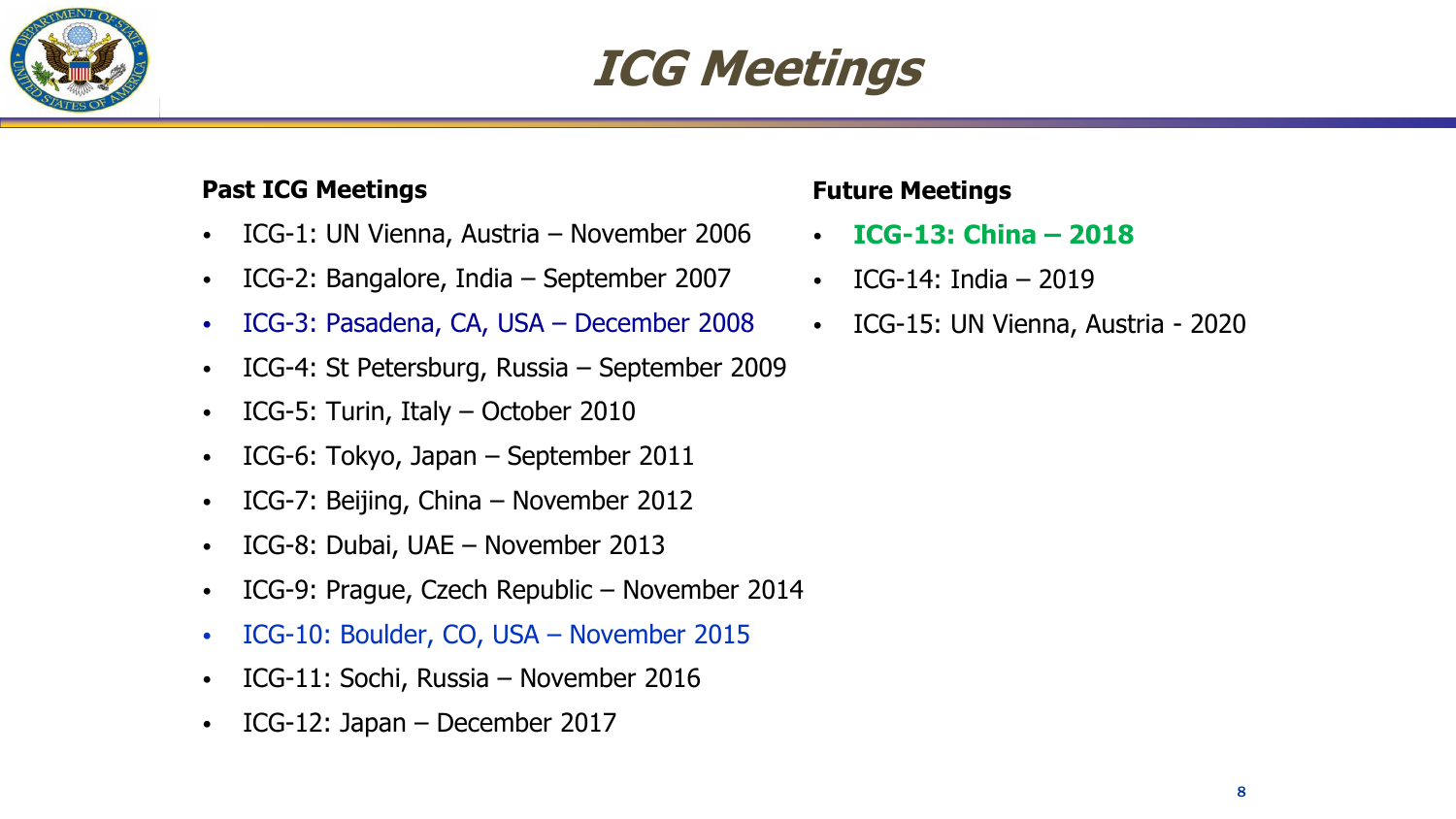

### **12th Meeting of the International Committee on GNSS (ICG-12)**



- More than 200 participants
	- $\triangleright$  Representatives from 20 countries/organizations
	- $\triangleright$  Representation from 5 GNSS Providers
- Agenda included:
	- $\triangleright$  Meeting of the Providers' Forum
	- $\triangleright$  System Provider Updates
	- $\triangleright$  Applications and Experts Session
	- $\triangleright$  Meeting of all four Working Groups

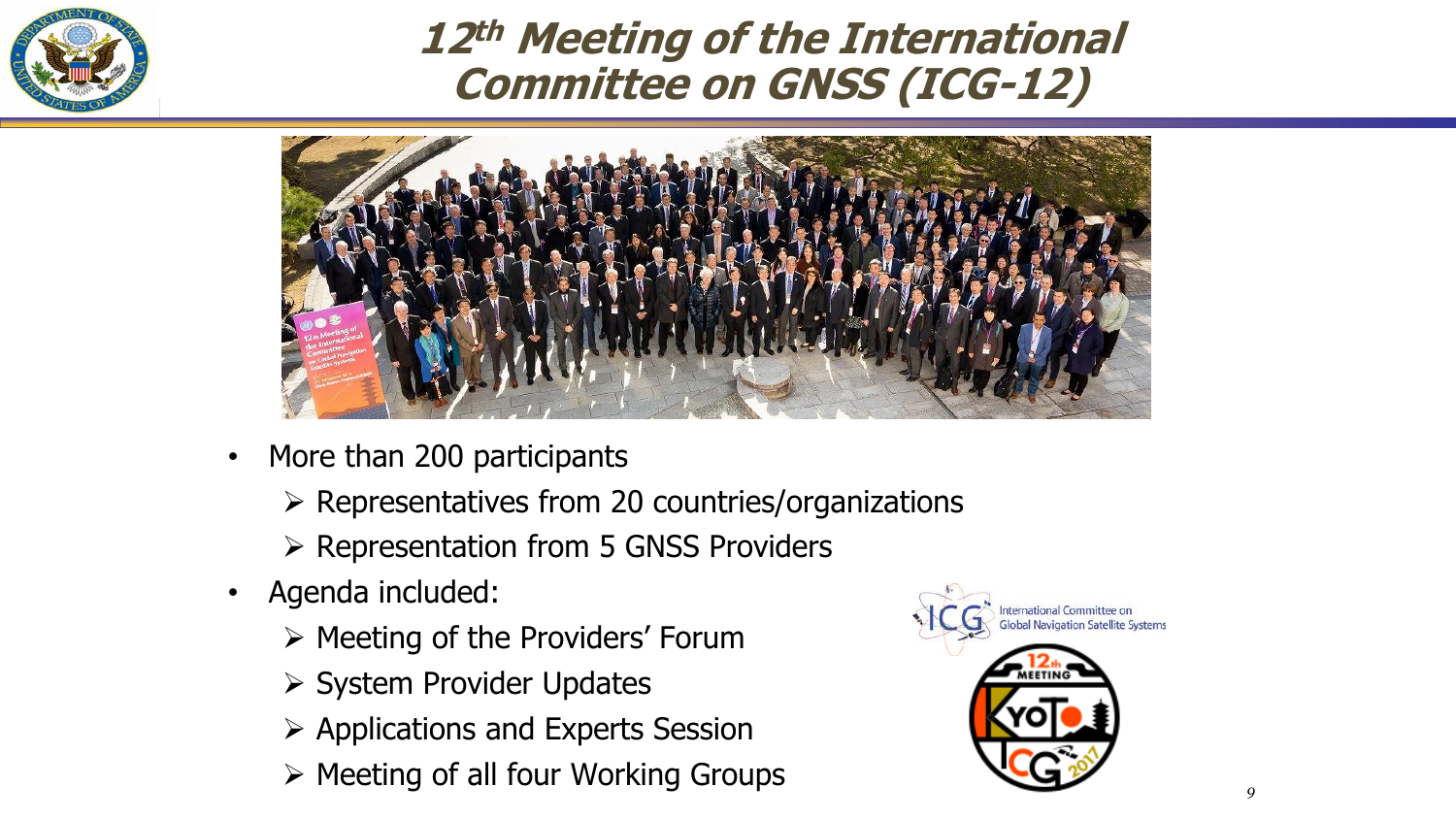

### **GNSS Interference and Spectrum Protection**

### Core Area of Focus of the ICG

- Primarily discussed within the Working Group on Systems, Signals and Services (WG-S)
- Subgroup on Compatibility and Spectrum Protection established in 2010
- Task Force on Interference Detection and Mitigation (IDM) established in 2013
- IDM Workshops have been held since  $2012 -$  organized by the ICG
	- 7th IDM Workshop took place May 2018 as part of Baska GNSS Conference in Croatia
- Spectrum Protection Educational Seminars organized by ICG Experts – Focused on the importance of protecting GNSS spectrum
	- <sup>3rd</sup> Seminar held March 2018 in Argentina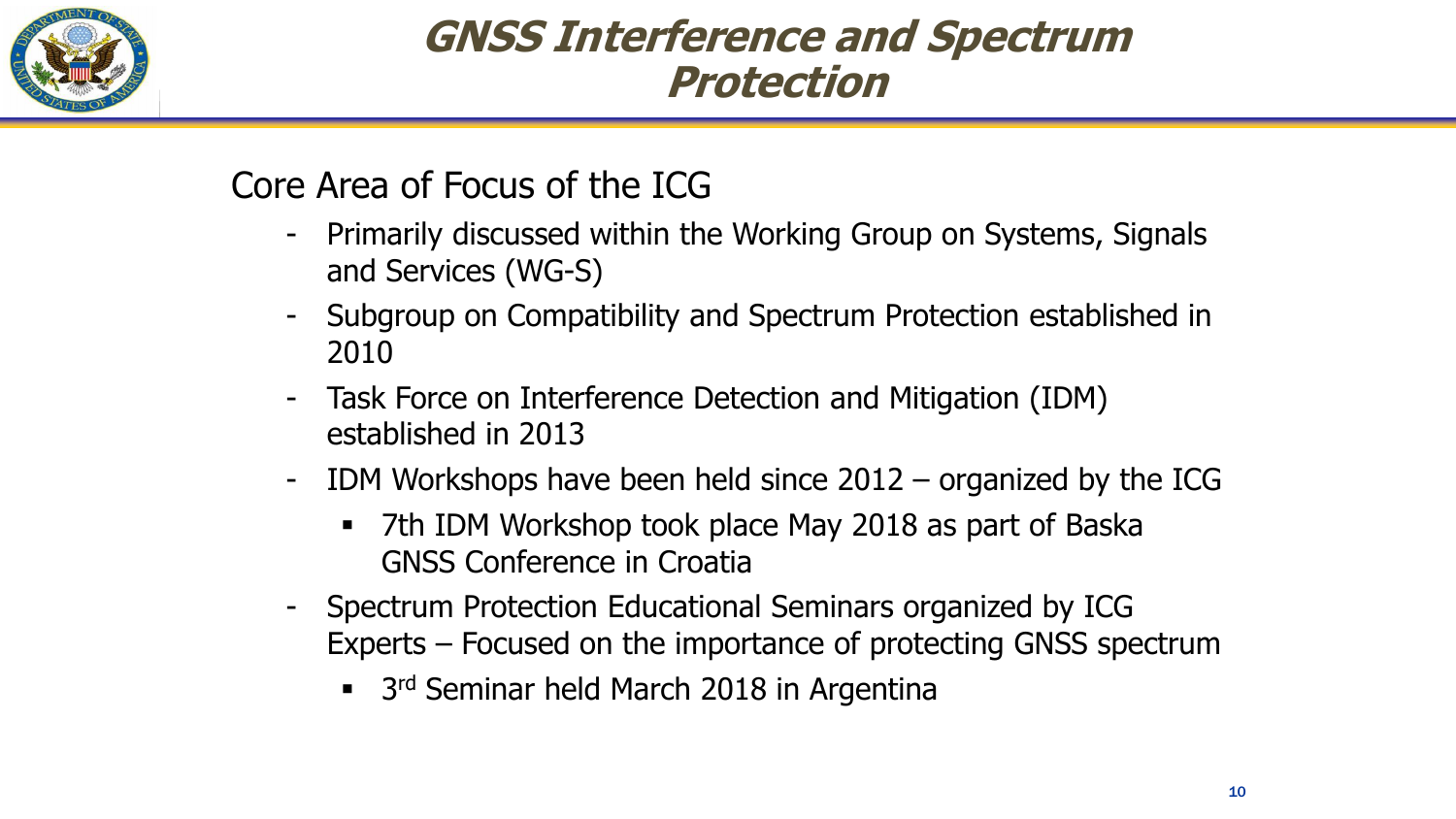

### **Recommendations Related to Interference and Spectrum Protection**

| <b>Recent Recommendations Adopted by the ICG</b> |                                                                                                                                       |
|--------------------------------------------------|---------------------------------------------------------------------------------------------------------------------------------------|
| 2014                                             | ICG Members to join efforts in ITU-R and WRC-2015 for GNSS<br>spectrum protection from IMT                                            |
| 2014                                             | Evaluate existing and emerging IDM capabilities and consider<br>developing, testing and implementing these or similar<br>capabilities |
| 2014/2017                                        | Crowdsourcing capabilities analysis for IDM                                                                                           |
| 2015/2016/<br>2017                               | UN regional workshops on GNSS spectrum protection and IDM                                                                             |
| 2015/2016                                        | Campaign of Protection of RNSS operations – GNSS providers<br>and GNSS user community member states promote spectrum<br>protection    |
| 2015/2016                                        | UN COPUOS multi-year agenda item focused on National<br>Efforts to protect RNSS Spectrum, and develop IDM capability                  |
| 2017                                             | Encourage national regulators to use the protection criteria in<br>relevant ITU-R Recommendations                                     |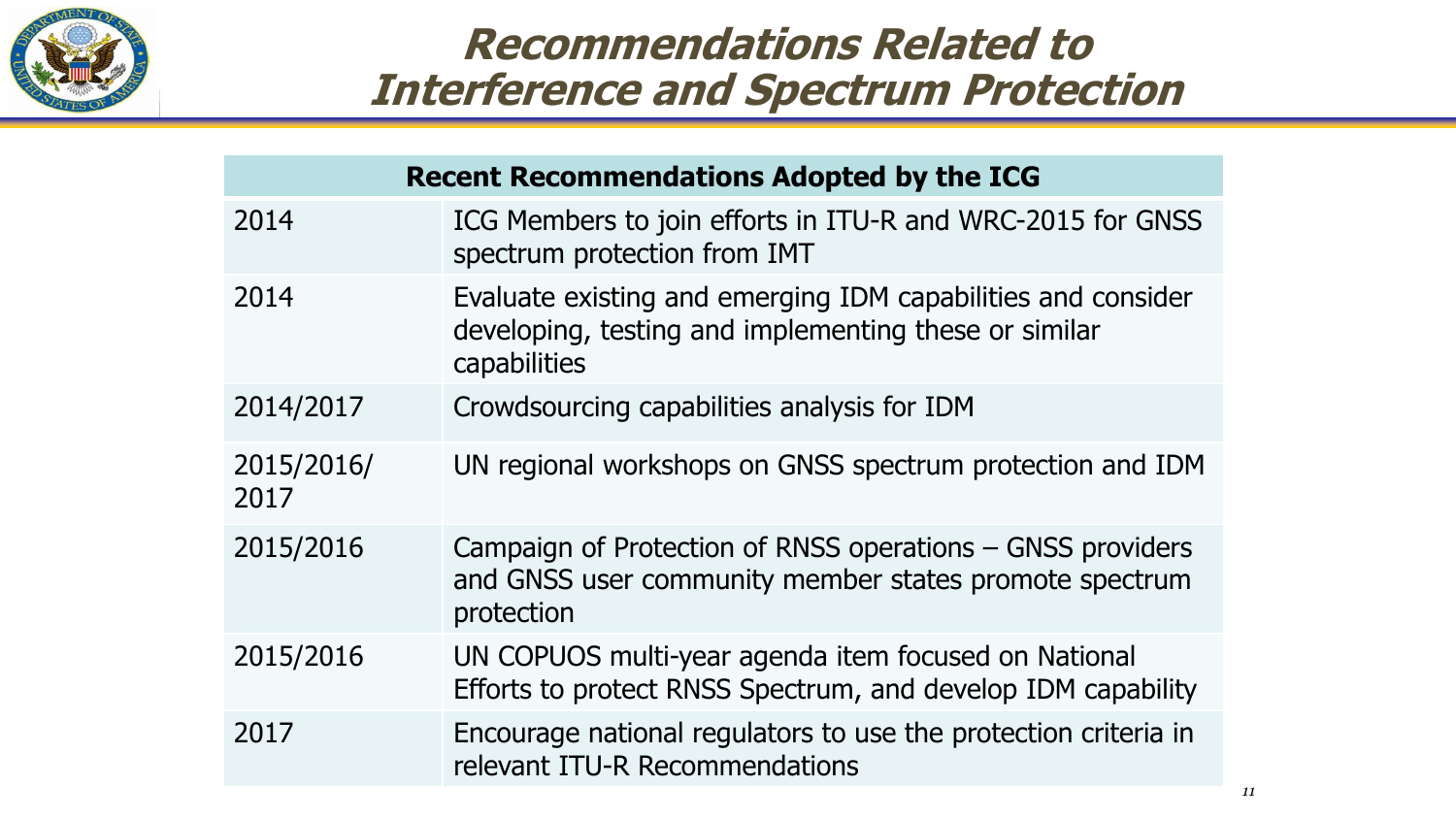

# **Interoperability and the ICG**

Timing Workshop held in June 2018 – Focus on GNSS time offsets

- ICG is considering several technical proposals and discussing ways to test multi-GNSS time interoperability
- ICG is looking at ways to improve GNSS time synchronization with UTC

Performance Standard Template

- Workshop held in May 2018 hosted by Galileo Reference Center in Noordwijk, Netherlands
- "Guidelines" document being developed as a template for all providers to consider when developing their performance standard

International GNSS Monitoring and Assessment (IGMA)

- IGMA Workshop held in May 2018 in Noordwijk, Netherlands
- Discussions focused on the multi-GNSS monitoring trial project established in 2016 between the ICG and IGS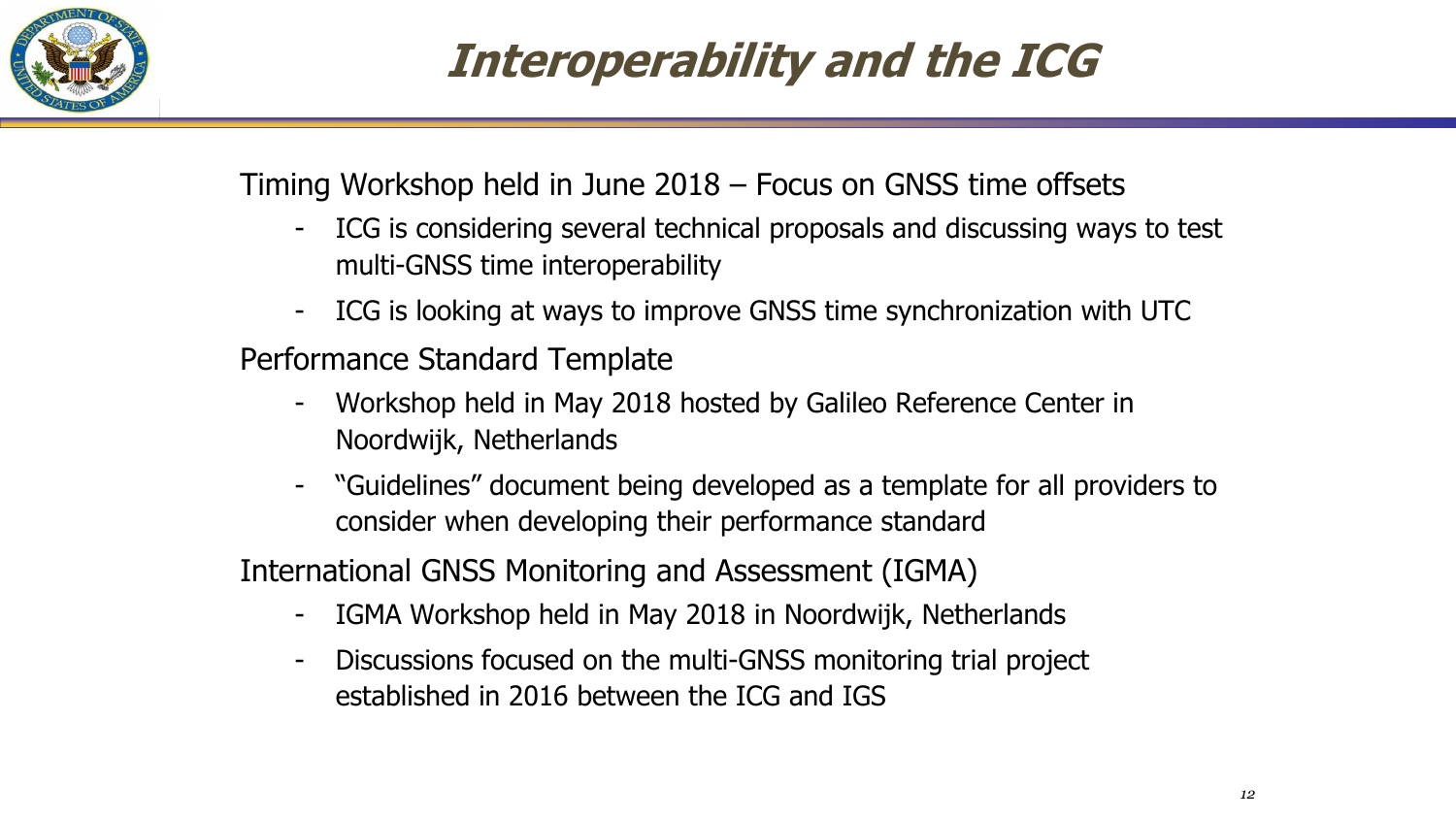

### **Recommendations Related to Interoperability**

| <b>Recent Recommendations Adopted by the ICG</b> |                                                                                                   |  |
|--------------------------------------------------|---------------------------------------------------------------------------------------------------|--|
| 2011/2012                                        | Open Service GNSS performance parameters, including<br>Definitions and Calculation Methods        |  |
| 2012/2013                                        | Interoperability Workshops with industry                                                          |  |
| 2014/2015                                        | National service monitoring center websites to connect to ICG<br>internet portal                  |  |
| 2014/2016                                        | Performance Monitoring Workshop                                                                   |  |
| 2015                                             | Joint trial project with IGS to demonstrate a global GNSS<br>Monitoring and Assessment capability |  |
| 2016                                             | Protection from Provider Signal Patents<br>Workshop to discuss system time and offsets            |  |
| 2016/2017                                        | Workshop to discuss system time and offsets                                                       |  |
| 2017                                             | Develop guidelines on how to select and prioritize GNSS<br>satellite laser tracking               |  |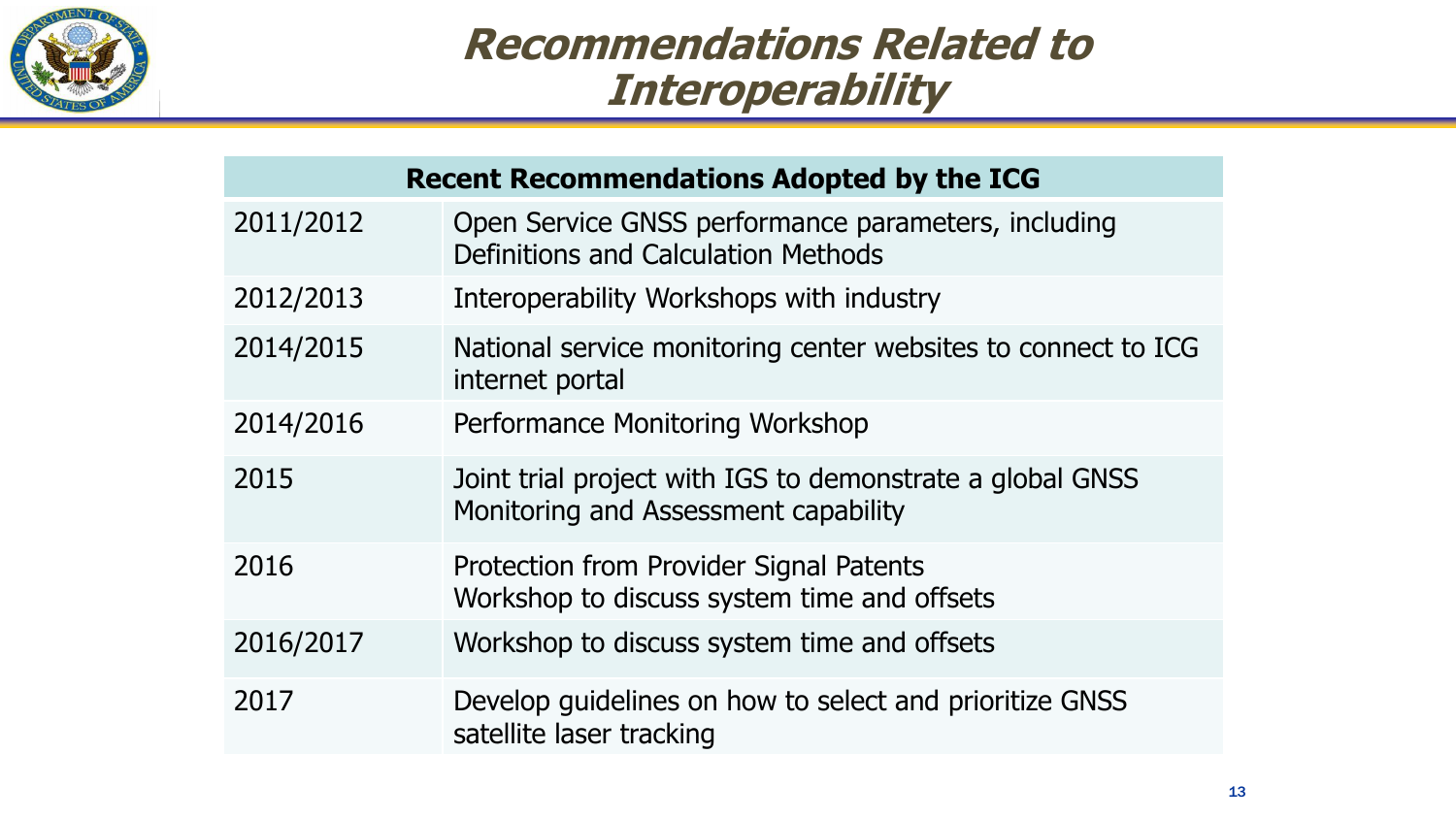

# **Other Important ICG Activities**

### Space Service Volume

- Completion of booklet on space service volume by GNSS Providers – published in early 2018
- Continued outreach effort on benefits of an interoperable space service volume

Orbital Debris and Orbital De-confliction

- Discussion and exchange of information on debris mitigation plans by GNSS providers

Geodetic References

- Discussion about interoperability of geodetic reference for GNSS Precise Point Positioning (PPP)

- Working Group meeting scheduled for October 2018 to discuss multi-GNSS PPP in more detail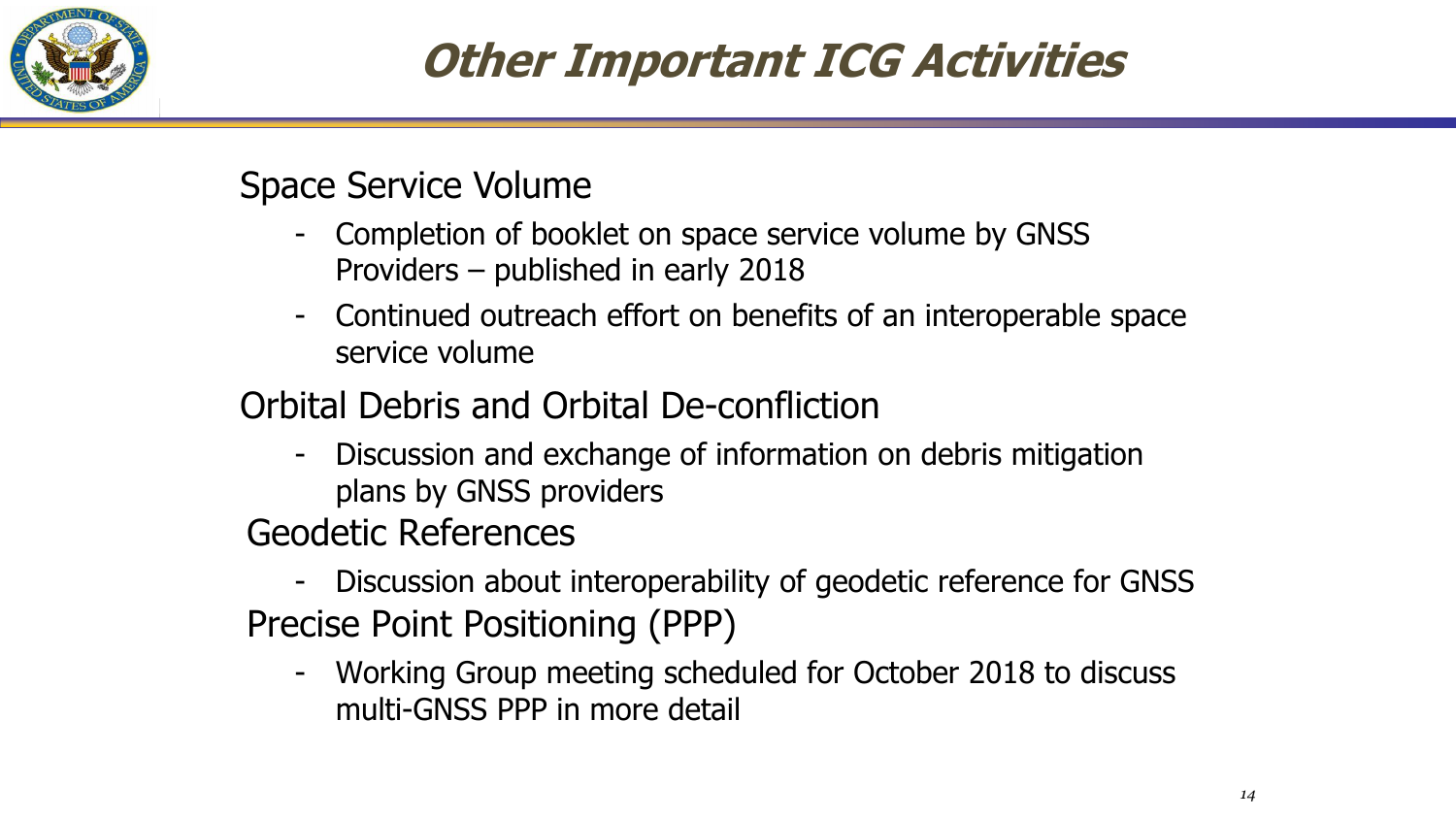



Xi'an, China November 4th - 9th, 2018

### Thirteenth Meeting of the International Committee On Global Navigation Satellite Systems

A HOME © REGISTRATION A AGENDA GETRANSPORT ♥ VENUE LALODGING © VISA MABOUT XI'AN ZONTACT US

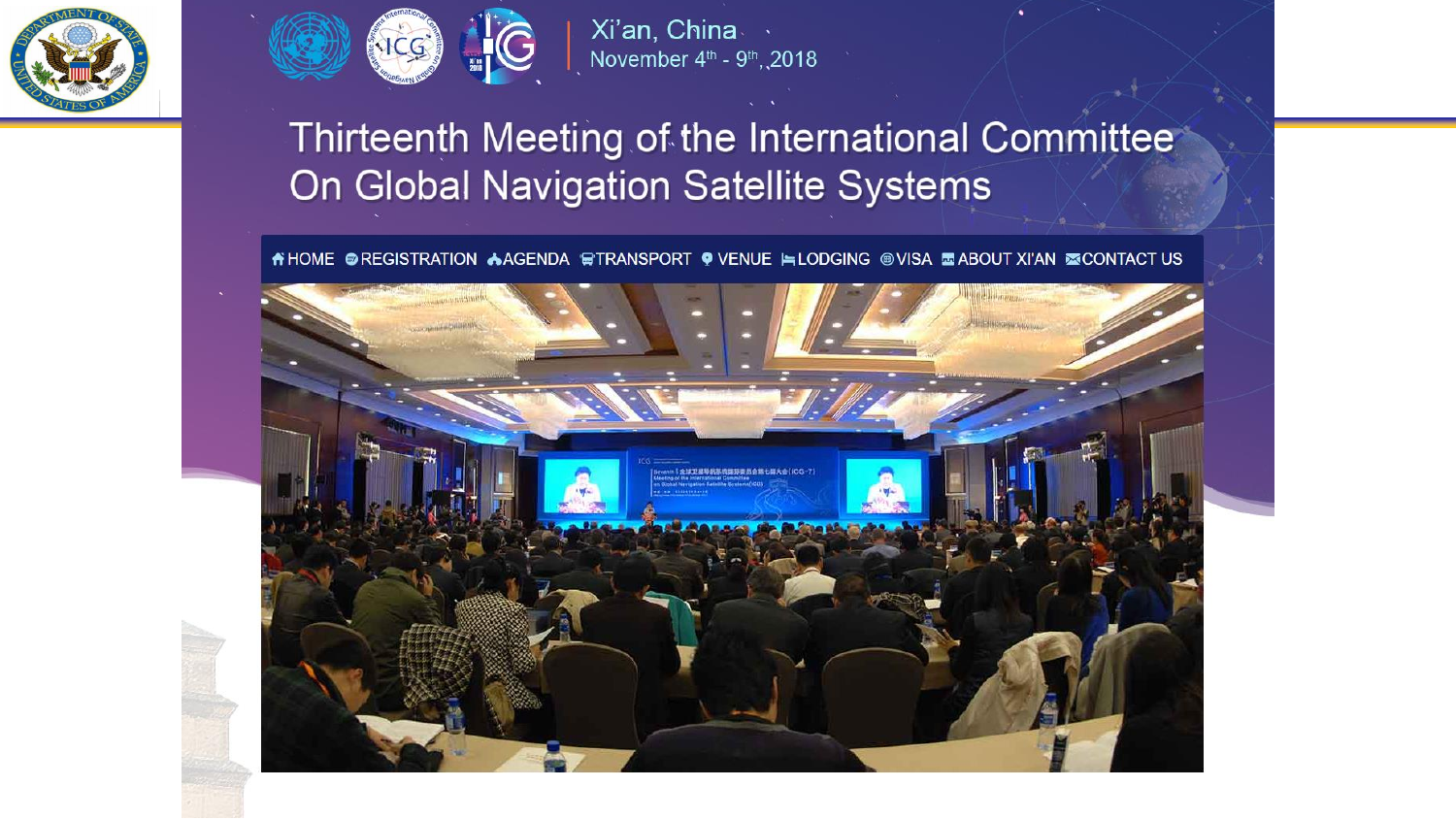

# **Other International Activities/Events**

The U.S. participated in the following GNSS Related events in 2018:

- IGNSS Conference in Sydney, Australia February 2018
- Munich Satellite Summit March 2018
- United Nations/Argentina Workshop on the Applications of GNSS – March 2018
- Baska GNSS Conference in Baska, Croatia May 2018
- China Satellite Navigation Conference in Harbin, China May 2018
- International Committee on GNSS (ICG) Providers' Forum Meeting and ICG WG-S and WG-B Meetings, Vienna, Austria – June 2018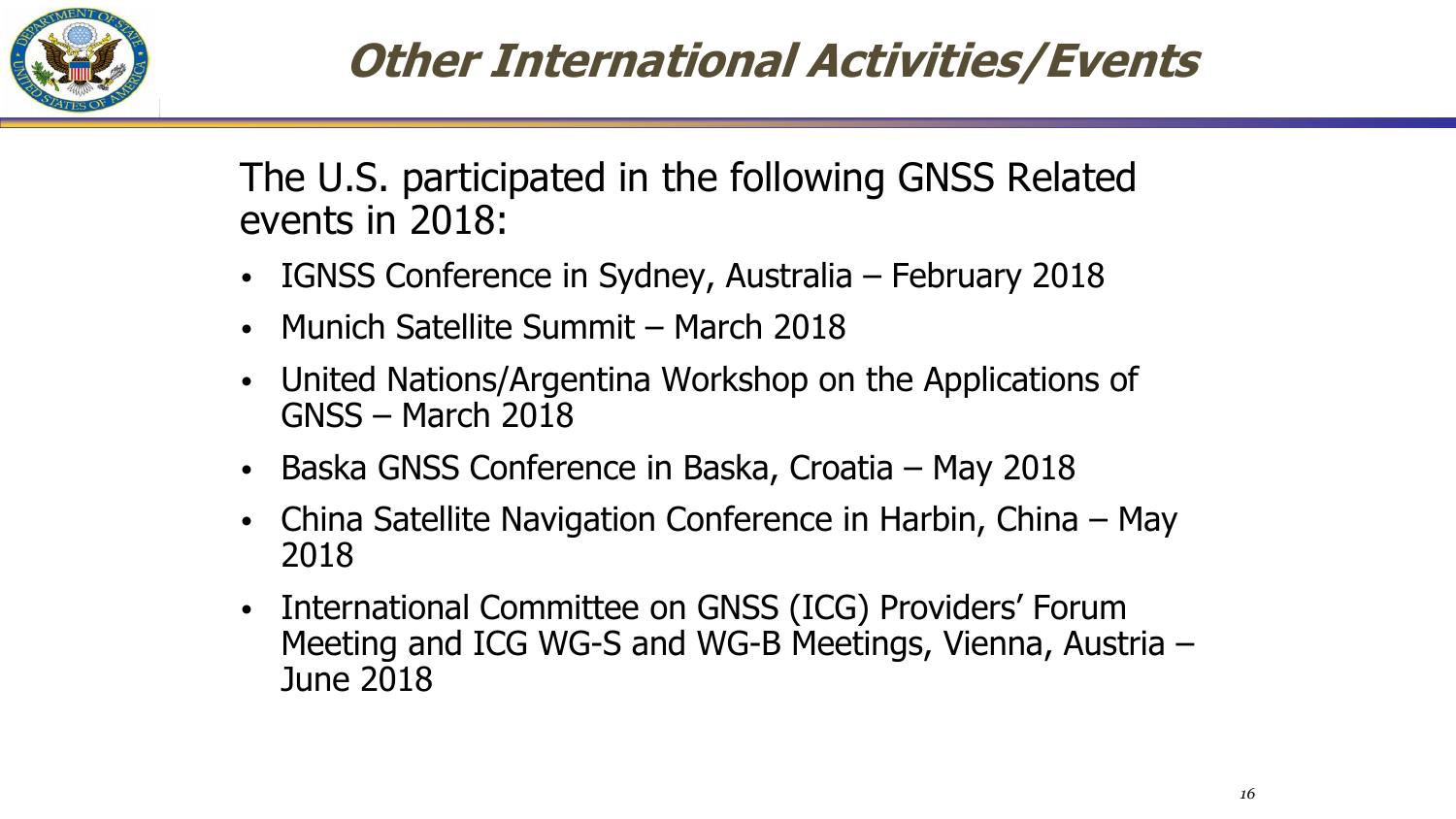

- U.S. policy encourages the worldwide use of civil GPS services and cooperation with other GNSS providers
	- **Compatibility, interoperability, and transparency in civil service provision** are priorities
	- Pursued through bilateral and multilateral dialogues
- The ICG, with strong U.S. participation, continues to pursue a **Global Navigation Satellite System-of-Systems** to provide civil GNSS services that benefit users worldwide
	- Priorities for the U.S. at ICG-13 will include continued focus on Civil Service Protection, Definition, and Information **Dissemination**